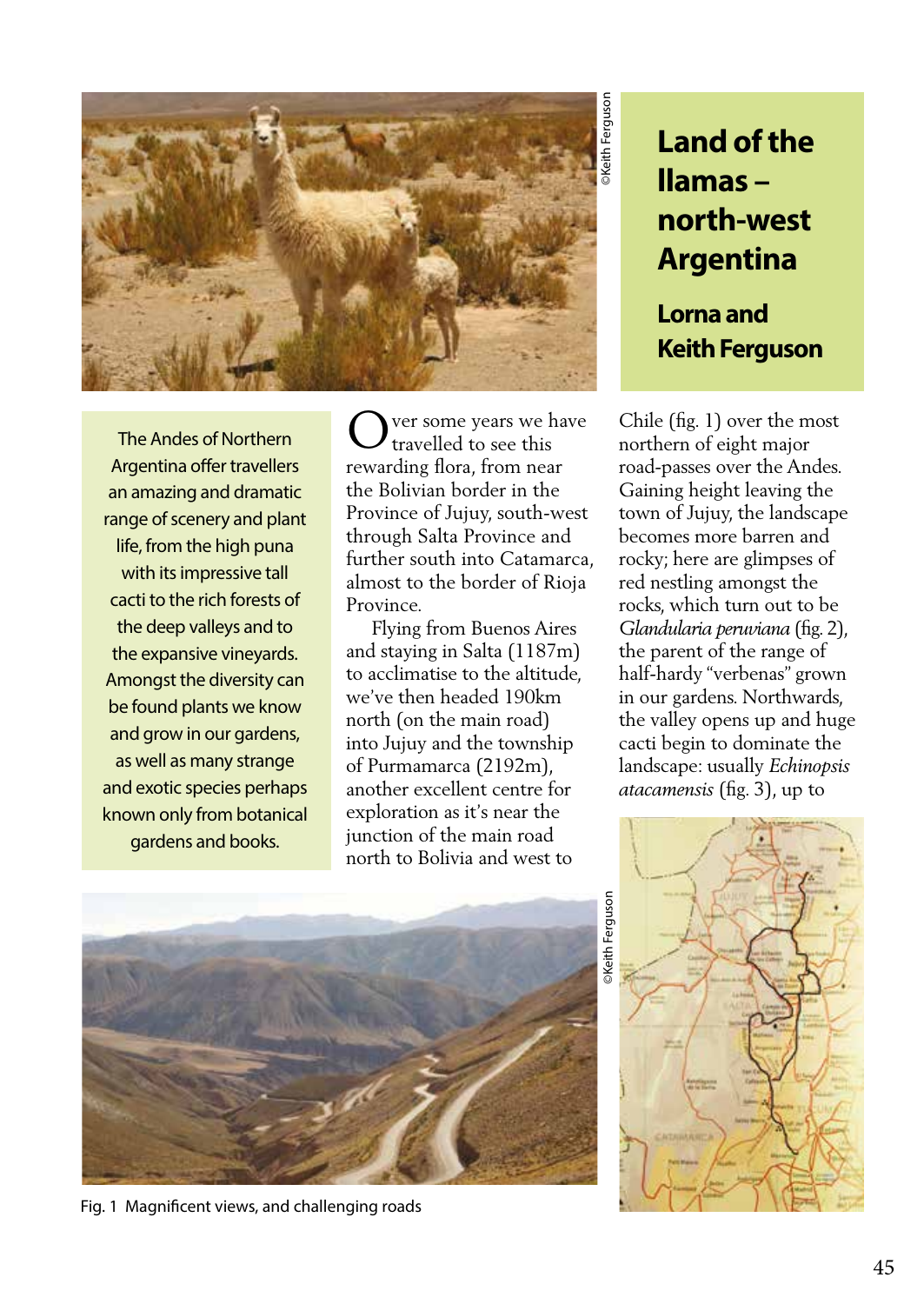

Fig. 2 *Glandularia peruviana*



Fig. 4 Large cacti host smaller *Tillandsia*



Fig. 5 *Oreocereus trollii*



Fig. 6 *Opuntia sulphurea*



Fig. 7 *Prosopis alpataco*



Fig. 3 Huge cacti, usually *Echinopsis atacamensis,* dominate the landscape

4m tall, often branched and frequently hosts to tiny species of *Tillandsia* (fig. 4), one of the many kinds of Bromeliaceae.

 Continuing north towards Bolivia, the eroded rock formations are dramatic (fig. 8) and the vegetation amongst the tall cacti consists of many smaller cacti: *Oreocereus trollii* (fig. 5) with long, evil-looking spines and red flowers rising from a long, grey indumentum; *Opuntia sulphurea* (fig. 6) and many different scrubby shrubs and small trees usually with fierce spines, often members of the legume family; *Prosopis alpataco* (fig. 7), one of the many species of the genus; the striking yellowflowered *Cercidium praecox* looking very like a yellow *Cercis*; and *Senna (Cassia) aphylla*. About 16km beyond Tilcara the road crosses the Tropic of Capricorn at

2470m (fig. 9). Continuing towards Bolivia, the road rises to more than 3000m and the vegetation becomes very sparse on the dry, rocky hillsides.

 On our second visit we took a lesser road, narrow but well paved at first, from Salta to Purmamarca eastward, then climbing high in a loop northwest, through a well-forested valley (fig. 10) where the large trees included many legumes such as *Prosopis nigra* and *Acacia visco*, often festooned with epiphytes (fig. 11), both ferns and bromeliads. A curious shrub we saw here and a number of times later is *Vassobia breviflora* (fig. 12) in the potato family, a relative of *Iochroma australe*. In open areas by the roadside grew *Herbertia lahue* and *Commelina erecta* as did a spectacular *Ipomoea* with pale mauve flowers and a dark purple-blue centre and divided leaves.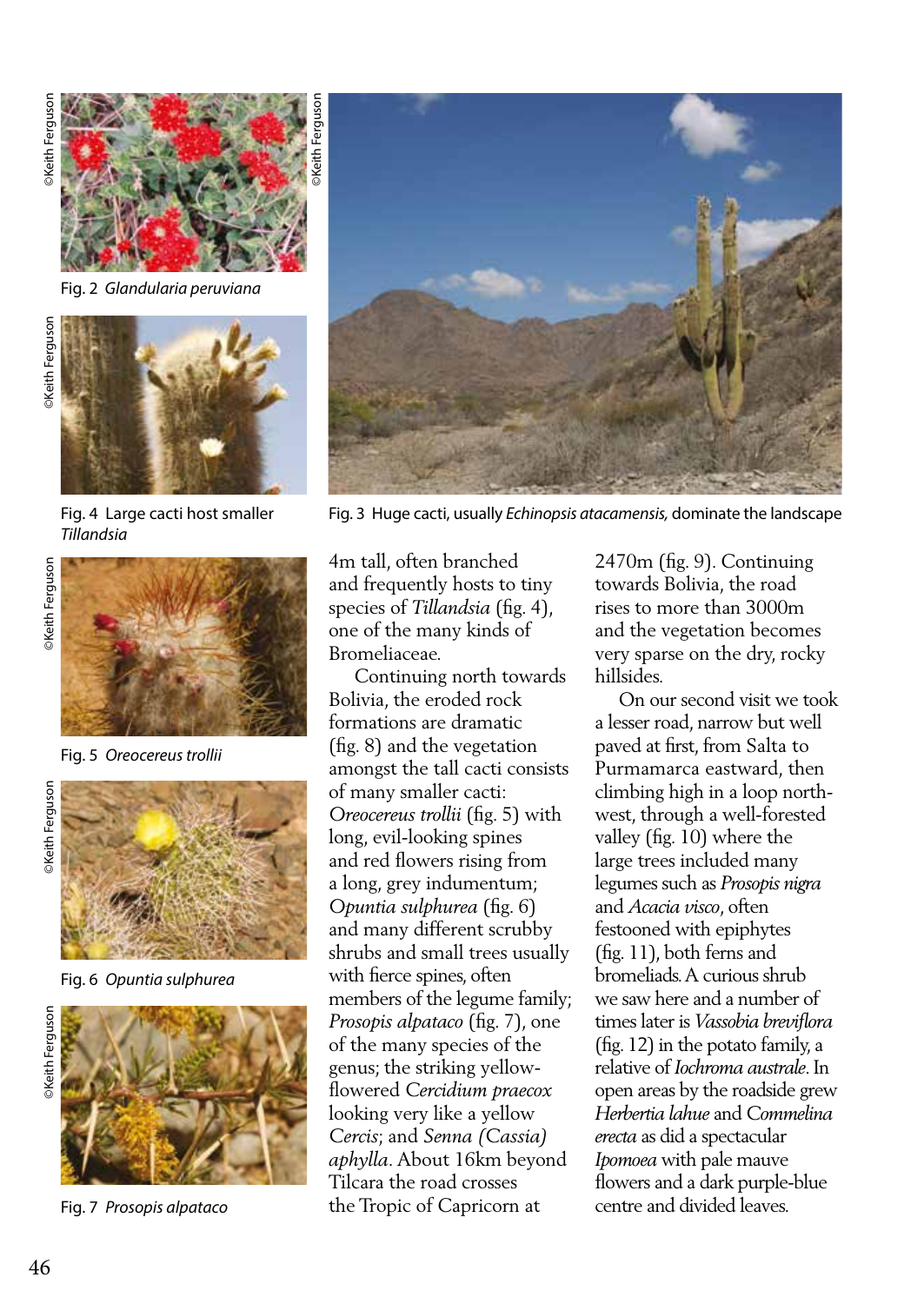

Fig. 8 Dramatic rock formations

 Where the trees give way to more open, grassy, and later rocky terrain, grew *Pavonia revoluta*, a showy member of the Mallow family, and the remarkable *Puya dyckioides* (fig. 13), one of a huge genus in South America ranging from the very large species associated with the sea cliffs of Chile to small 30cm-high plants in more rocky, arid, inland habitats. A pretty little redflowered subtropical legume, *Camptosema rubicundum*, scrambled through the scrubby vegetation. Leaving the wooded valley the road becomes rippio and shortly joins the main road to Purmamarca.

 From Purmamarca a long, twisting but well-made road climbs west towards the border with Chile. The views are spectacular. Here are found in its native habitat *Nicotiana glauca* (fig. 14),

a shrub which we grow in the south of Britain and which is naturalised in parts of the Mediterranean where it's common in gardens. Pushing through the stony soil, white-flowered *Habranthus andalgalensis* was our first introduction to the showy bulbs of northern Argentina.

 Higher up in seeps by the road are big clumps of *Erythranthe* (syn. *Mimulus*) *depressa*, a striking dark spot on the lower lip of the flowers. Also in damp places, the tiny *Gentiana prostrata, Anagallis alternifolia* and *Ranunculus flagelliformis* form 3cm thick carpets. At the top of a pass, at almost 4150m, the scenery is dramatic: hills show coloured bands of rock where the sparse grass has been burnt off to try and encourage new growth for grazing llamas and vicuna. Huge prostrate clumps of *Bolax gummifera* (fig. 15)



Fig. 9 Our route crossed the Tropic of Capricorn



Fig. 10 Forested valleys



Fig. 11 Epiphytes draped the trees



Fig. 12 *Vassobia breviflora*



Fig. 13 *Puya dyckioides*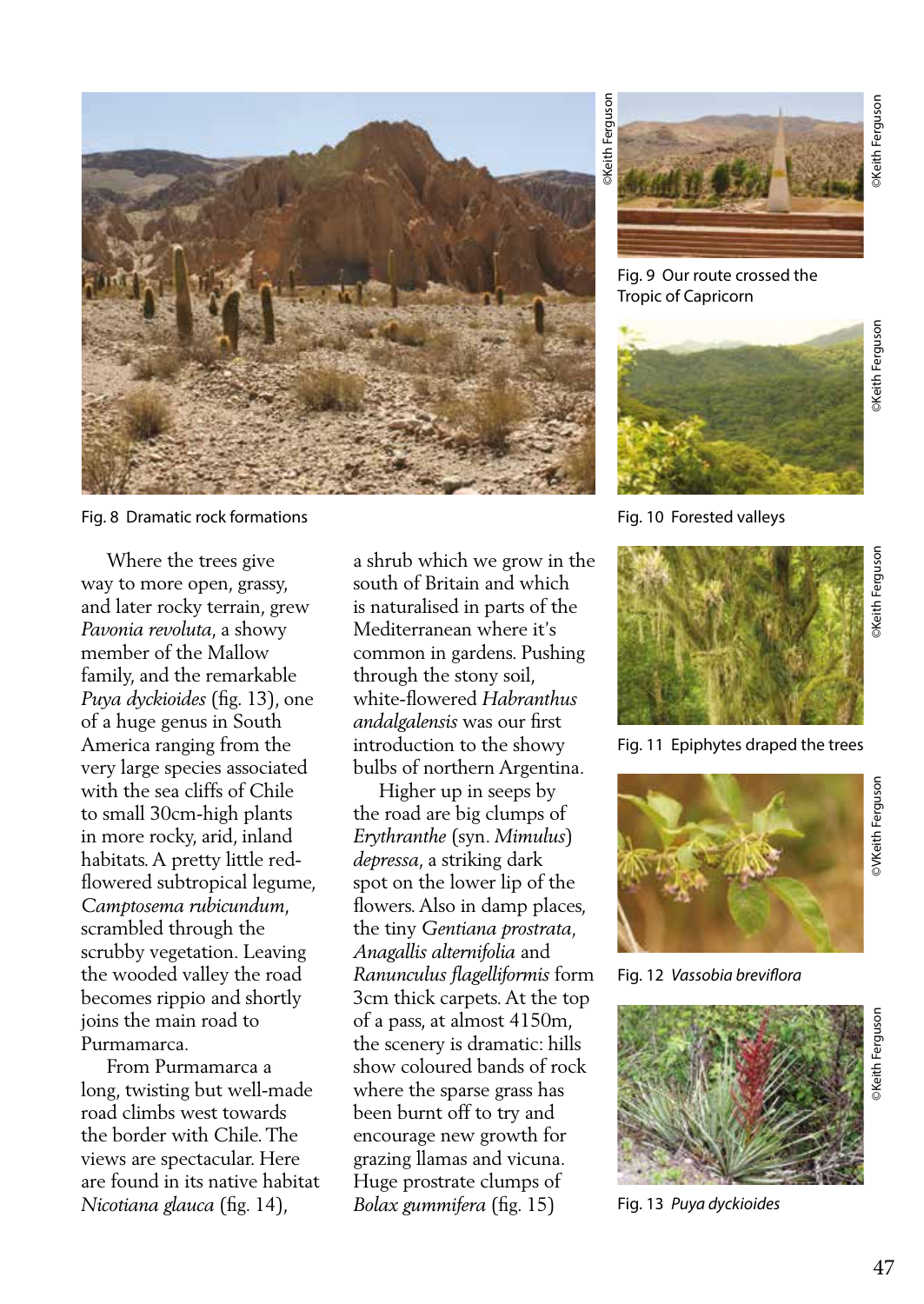

Fig. 14 *Nicotiana glauca* in its native habitat



Fig. 15 *Bolax gummifera*





Fig. 16 *Adesmia echinus*



Fig. 17 *Cestrum parqui*



Fig. 18 *Argemone mexicana*

remain, the exudate forming globules on the surface of the plant. It is closely related to *Azorella trifurcata*, from Patagonia, which is grown in UK rock gardens.

 Herds of friendly llamas grazed at 3350m on the salt bushes on the huge Salinas Grandes. The main road to Chile continues on over another pass. We took the lesser road west alongside the salt plain to San Antonia de los Cobres (3775m), a long-established mining town whose fortunes have revived with lithium and molybdemum. On the rocky outcrops along this rippio road are found a number of genera with better known counterparts south in Patagonia, but here adapted to the arid and salty conditions with reduced, often fleshy foliage; they include *Mutisia sinuata, Adesmia echinus* (fig. 16) with its very characteristic flowers used to identify this huge genus in South America, *Junellia seriphioides, Calceolaria hypericina, Werneria pygmea, Fabiana viscosa, Chuquiraga atacamensis, Arenaria rivularis*  and big clumps of *Austrocactus.*

 Cachi (2280m) is an ancient town in the dry mountains with fine Spanish architecture late in its history. On our first visit, making our way up the deep valley on an unmade road in thick mist and rain, we almost despaired of reaching Cachi by nightfall; then suddenly we burst out of the clouds

into bright sunshine on high plains covered with candelabra cacti. On a subsequent visit during a severe drought year the vegetation was rather stressed, but we enjoyed bright sunshine and a newly made road! We learned later that it was clear in the mornings but cloud descended in the early afternoon.

 There is rich botanising here in the surrounding region and, descending to the valley we had struggled up, we found much of interest. *Cestrum parqui* (fig. 17) with its orange sprays of flowers was common. One of the few passion flowers in the region, *Passiflora tucumanensis*, scrambled over shrubs and fences, as did *Clematis montevidensis* with small heads of narrow-petalled, cream-coloured flowers which produce big seedheads. *Commelina erecta* was growing on verges and an amazing, huge clump of dodder, *Cuscuta*, completely engulfed an invisible shrubby host; the inevitable *Argemone mexicana*  (fig. 18) occurs as a roadside weed in places. In the high mountains grows a member of the Loasaceae with strange flowers, *Caiophora chuquitensis*; at first we thought it to be a Loasa, some species of which are grown as annuals in the UK. Loasaceae have stinging hairs which can be extremely painful, even worse than our native nettles.

 Lower down were abundant specimens of *Iochroma australe* (fig. 19) in its blue form; the white and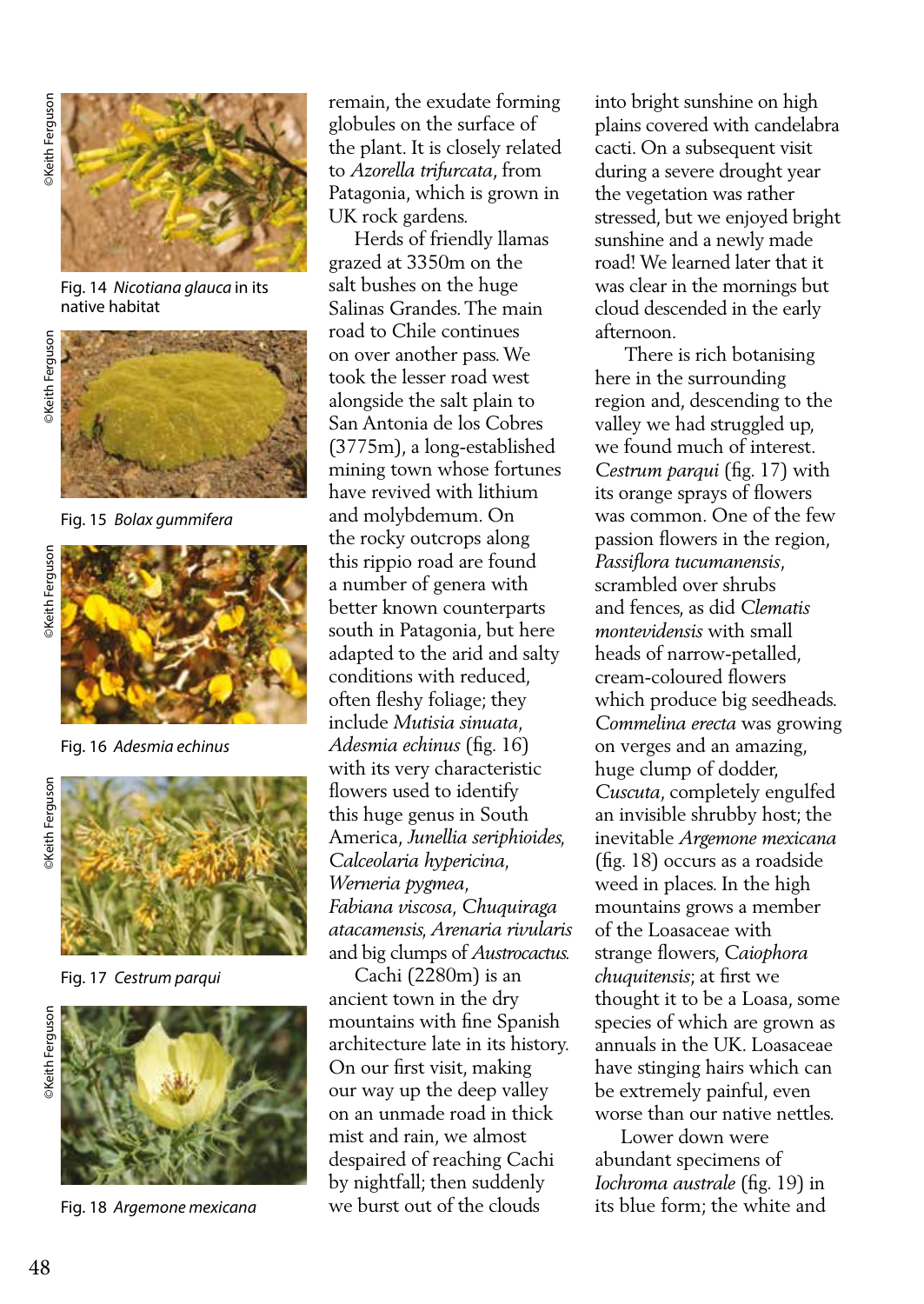blue forms are often grown in the South West of the UK, and there is a notable large specimen making a small tree some 3m high in our neighbouring Gloucestershire village of Mitcheldean. In open spaces, *Stenandrium dulce*, a delightful little Acanthaceae only a few cms tall with mauve flowers, carpeted the ground and with it grew pinkflowered *Oxalis lasiopetala.* The roadside banks support *Heimia salicifolia*, a yellowflowered member of the *Lythrum* family which flowers in a sheltered position in our gardens in October. The orange-flowered *Tecoma stans* climbs through the roadside vegetation, while in more open areas is *Begonia boliviensis*, one of the parents of our patio 'Million Kisses series' begonias. Another *Glandularia* with white, very fragrant flowers, *G. platensis*, was recently introduced into this country as a conservatory plant where it will perfume the air in the evening, suggesting moth pollination. Here also is *Sphaeralcea philippiana* and the pink-flowered *Spigelia andina*, one of the many species of the genus in South America readily recognised here by its close resemblance to the North American *S. marilandica*  which we grow in Britain. In a damp roadside woodland we found an Araceae with 60cm long pinnate leaves and a dark purple-maroon spathe, *Gorgonidium vermicidium*, a local endemic.

 Going south towards Cafayate we stopped at the village of Molinas owing to a puncture, an occupational hazard on rippio roads (fig. 20). Near the church was a magnificent clump of the Argentine Amaryllidaceae, *Placea arzae* (fig. 21), somewhat resembling the *Amaryllis* we grow in our houses. Molinas is famous for its particularly fine Spanish church amongst the many in villages throughout the Northern Andes. The roof is lined with cactus wood, which is obtained from the giant cacti (usually species of *Trichocereus*) beneath the fleshy outer part of the stem. The wood is used widely for decorative and functional purposes, as well as for tourist souvenirs (fig. 22).

 Continuing to Cafayate (1685m) there is more splendid scenery and a different range of plants with still more cacti. *Stetsonia coryne*, some 4m tall and spreading to the same diameter, much branched and ribbed with rows of spines, grows among the small trees and shrubs. On open ground there are many very different cacti, including *Lobivia bruchii* with orange flowers and numerous long thin spines; flamboyant *Echinopsis candicans* with large white flowers which open at night and are over by midday; the strange, snakelike *Echinopsis thelegona* (fig. 23) which creeps along the ground; the domed *Gymnocalycium saglionis* with a remarkably intricate pattern



Fig. 19 *Iochroma australe*



Fig. 20 Rippio roads make for adventures



Fig. 21 *Placea arzae*



*Fig. 22* Cactus wood is widely used



Fig. 23Serpentine *Echinopsis thelegonus*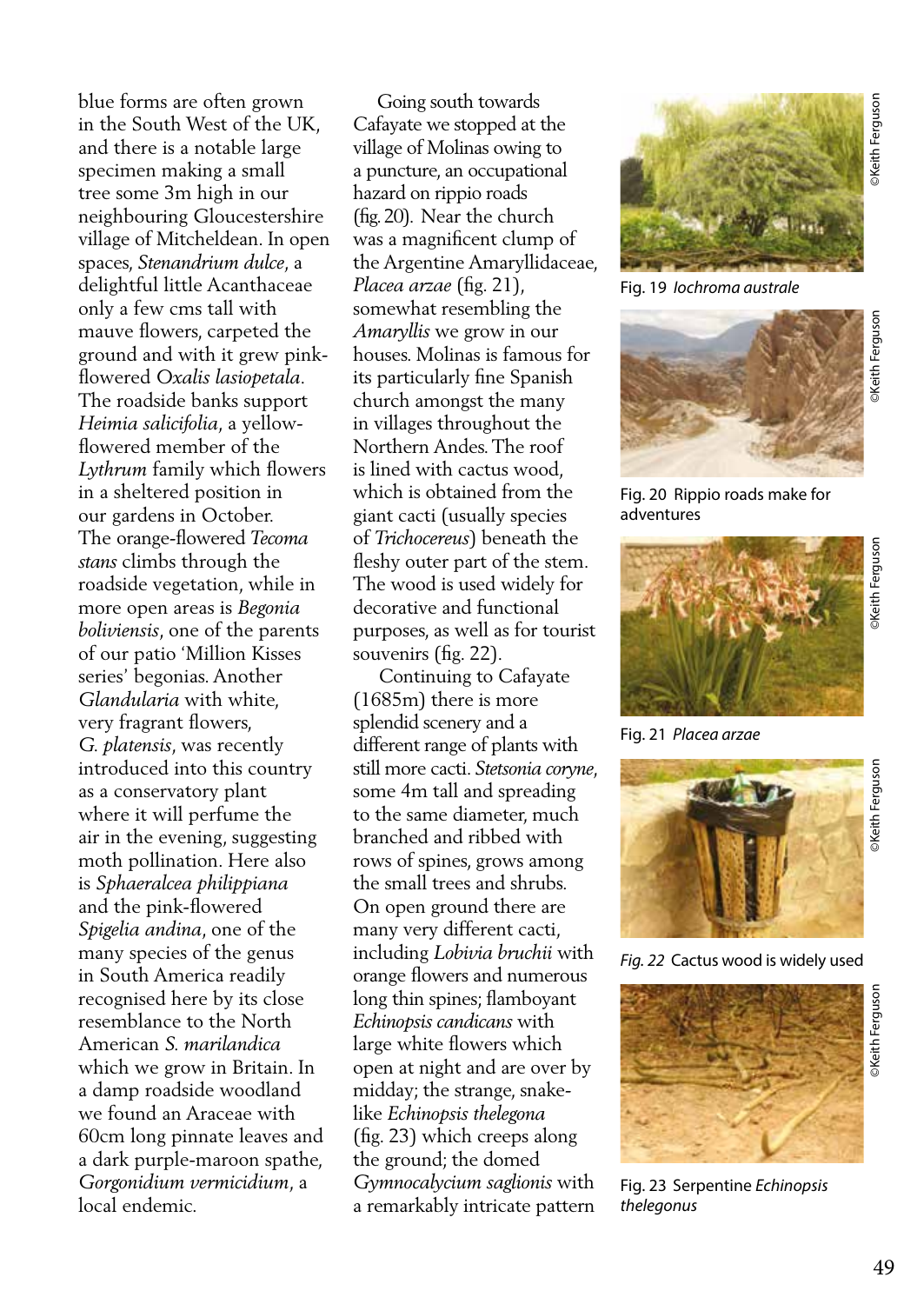

Fig. 24 *Bougainvillea spinosa*

**Exeith Ferguson** 



Fig. 25 *Fuchsia boliviana*





*Fig. 26 Juglans australis*





Fig. 27 Ungrazed gorges are rich in plants.





Fig. 28 *Bomarea macrocephala*

of spines; and innumerable others. Among them can be found a lovely creeping yellow-flowered mallow, *Cienfuegosia argentina*. Attached to the branches of the surrounding trees, especially on *Bougainvillea spinosa* (fig. 24) with its white bracts, were pretty little epiphytes such as blue-flowered *Tillandsia reichenbachii.* 

 Travelling 500km south from Salta, after climbing through arid barren puna one descends to Tafi del Valle (2100m), another area with rewarding plants. This is at the head of a deep, forested valley of some 60km running down to the large city of Tucuman at 420m. Botanically fascinating, above Tafi del Valle is puna vegetation while the forest becomes richer and more subtropical towards Tucuman, which lies on a richly cultivated plain. As one descends, the humidity increases and the trees become festooned with epiphytes such as the bromeliad *Aechmea distichantha* and the fern *Blechnum occidentale*. *Fuchsia boliviana* (fig. 25) with long, tubular red flowers is frequent in the understorey along with subtropical species including climbing *Mandevilla brachyloba*  with white tubular flowers, widespread yellow-flowered *Ludwigia peruviana* and *Anemopaegma chamberlaynii* (Bignonianceae) hanging down steep banks running over rocks on the densely wooded hillsides.

 The trees include species of *Schinus*, which have been introduced to commerce and are now grown worldwide as Pink Pepper; more species of *Acacia* and *Prosopis*; and *Sapium* in the *Euphorbia*  family. A real delight are big specimens of the southern walnut, *Juglans australis*  (fig. 26). Shrubby solanums and *Baccharis* occur in the understorey, and in the higher parts of the valley *Heimia salicifolia* is abundant. Among the herbaceous plants are a rather undistinguished whiteflowered *Begonia cucullata, Commelina* sp. and the very tall *Eryngium elegans. Lamprothyrus hieronymi*, a grass closely related to *Cortaderia* (Pampas Grass) and sometimes seen in cultivation in Britain, makes a pleasing show as it cascades down rocky banks by the roadside. On the verge is also a handsome 1m-tall herbaceous legume with mauve flowers, *Desmodium cuneatum.* At the lowest point the valley opens out and joins the road to Tucuman, passing stretches of agricultural land with fields of sugar cane, bananas and citrus.

 Climbing up out of Tafi are hedgerows lined with *Iochroma australe* which make some fine specimens despite being grazed by goats, llamas and horses. The best botanising at this altitude is in quite deep little gorges with steep sides running a short distance into the mountain sides so not easily grazed (fig. 27), and here is found one of the highlights